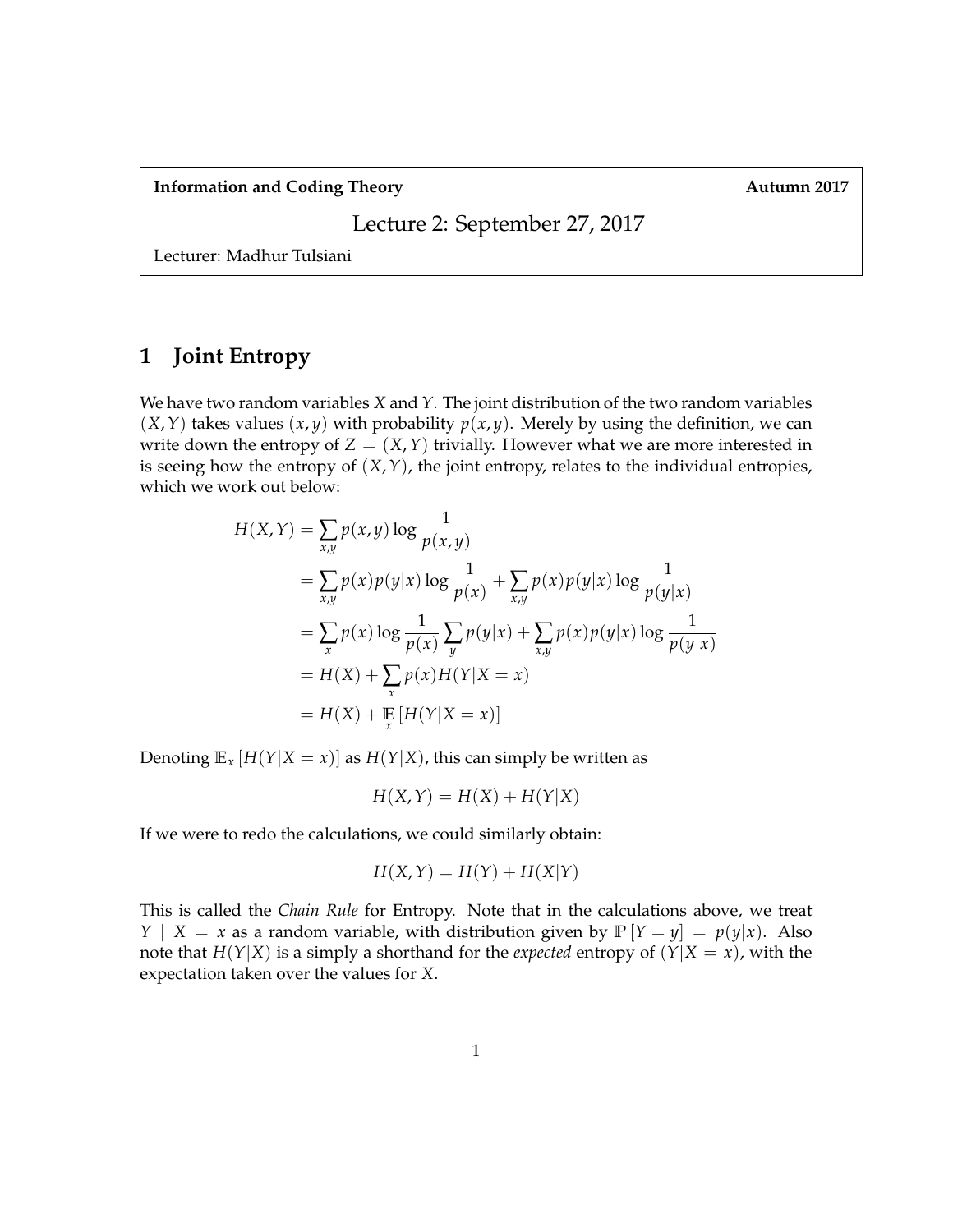**Example 1.1** *Consider the random variable*  $(X, Y)$  *with*  $X \vee Y = 1$  *and*  $X \in \{0, 1\}$  *and*  $Y =$ {0, 1} *such that:*

$$
(X,Y) = \begin{cases} 01 & with probability 1/3\\ 10 & with probability 1/3\\ 11 & with probability 1/3 \end{cases}
$$

*Now, let us calculate the following:*

1. 
$$
H(X) = H(Y) = \frac{1}{3} \log 3 + \frac{2}{3} \log \frac{3}{2}
$$
  
\n2.  $H(Y|X = 0) = 0$   
\n3.  $H(Y|X = 1) = \frac{1}{2} \log \frac{1}{\frac{1}{2}} + \frac{1}{2} \log \frac{1}{\frac{1}{2}} = 1$   
\n4.  $H(Y|X) = \frac{1}{3} \cdot 0 + \frac{2}{3} \cdot 1 = \frac{2}{3}$   
\n5.  $H(X,Y) = \frac{1}{3} \log 3 + \frac{1}{3} \log 3 + \frac{1}{3} \log 3 = \log 3$ 

From the above we see that:

$$
H(Y) \ge H(Y|X)
$$

this is actually *always* true and we prove this fact below.

**Proposition 1.2** *H*(*Y*)  $\geq$  *H*(*Y*|*X*)

**Proof:** We want to show that  $H(Y|X) - H(Y) \le 0$ . Consider the quantity on the left hand side.

$$
H(Y|X) - H(Y) = \sum_{x} p(x) \sum_{y} p(y|x) \log \frac{1}{p(y|x)} - \sum_{y} p(y) \log \frac{1}{p(y)}
$$
  

$$
= \sum_{x} p(x) \sum_{y} p(y|x) \log \frac{1}{p(y|x)} - \sum_{y} p(y) \log \frac{1}{p(y)} \sum_{x} p(x|y)
$$
  

$$
= \sum_{x,y} p(x,y) \left( \log \frac{1}{p(y|x)} - \log \frac{1}{p(y)} \right)
$$
  

$$
= \sum_{x,y} p(x,y) \left( \log \frac{p(x)p(y)}{p(x,y)} \right)
$$

Now consider a random variable *Z* that takes value  $\frac{p(x)p(y)}{p(x,y)}$  with probability  $p(x,y)$ . Then we can use Jensen's inequality to get:

$$
\sum_{x,y} p(x,y) \left( \log \frac{p(x)p(y)}{p(x,y)} \right) \leq \log \left( \sum_{x,y} \frac{p(x)p(y)}{p(x,y)} p(x,y) \right) = \log(1) = 0.
$$

 $\blacksquare$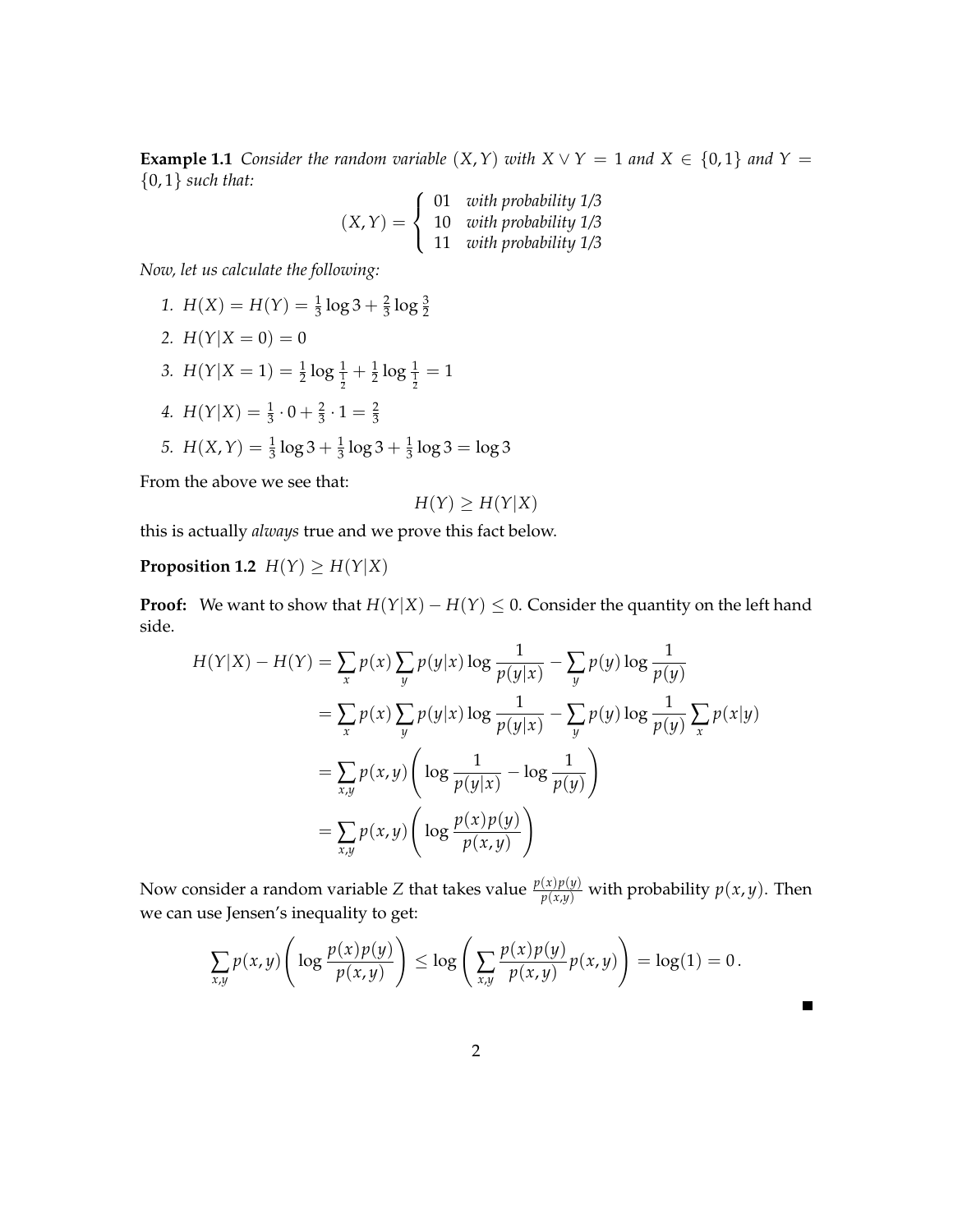Note however the fact that conditioning on *X* reduces the entropy of *Y* is only true *on average over all fixings of X.* In particular, in the above example we have  $H(Y|X = 1) = 1 > 1$ *H*(*Y*). But *H*(*Y*|*X*), which is an average over all fixings of *X*, is indeed smaller than *H*(*Y*). Also, check that above inequality is tight only when *X* and *Y* are independent.

**Exercise 1.3** *Show that*  $H(Y) = H(Y|X)$  *if and only if X and Y are independent.* 

Using induction, we can use the chain rule to show that the following also holds for a tuple of random variables  $(X_1, \ldots, X_m)$ .

$$
H(X_1, X_2, \ldots, X_m) = H(X_1) + H(X_2|X_1) + H(X_3|X_1, X_2) \ldots H(X_m|X_1, \ldots, X_{m-1}).
$$

Combining this with the fact that conditioning (on average) reduces the entropy, we get the following inequality which is referred to the sub-additivity property of entropy.

$$
H(X_1, X_2,..., X_m) \leq H(X_1) + H(X_2) + H(X_3) + \cdots + H(X_m).
$$

Sub-additivity of entropy is very useful in many applications to combinatorics and counting. However, we first use the chain rule to show that the upper bound on the expected code length of  $H(X) + 1$  can be improved if we are communicating many symbols and encode a large block of them at once, rather than sending the code for one symbol at a time.

### **1.1 Source Coding Theorem**

We begin by recalling the Shannon Code. We considered a random variable *X* that took on values  $a_1, a_2, \ldots, a_m$  with probabilities  $p_1, p_2, \ldots, p_m$ . We wanted to encode the values of *X* such that the expected number of bits needed is small. If  $l_1, l_2, \ldots, l_m$  are the number of bits needed to encode  $a_1, a_2, \ldots, a_m$ , then we saw that a prefix free code exists iff:

$$
\sum_{i=1}^n 2^{l_i} \leq 1
$$

Furthermore, we saw that the expected length of the encoding is lower bounded by *H*(*X*) and upper bounded by  $H(X) + 1$  (a code as specified as above, the Shannon code may be constructed by setting  $l_i = \lfloor \log(1/p_i) \rfloor$ .

We will now try to improve this upper bound and we will do so by considering multiple copies of *X*. The idea is that by amortizing the loss over many symbols, we can start to approach an expected length equal to the lower bound i.e. the entropy.

The design may be done as follows: Consider *m* copies of the random variable *X*,  $\{X_1, \ldots, X_m \in$ *U*} and a code *C* :  $U^m \rightarrow \{0,1\}^*$ . Let  $|U|^m = N$ . Now, we know that:

$$
H(X_1,\ldots,X_m) \leq \sum_{i=1}^N p_i \left\lceil \log \frac{1}{p_i} \right\rceil \leq H(X_1,\ldots,X_m)+1
$$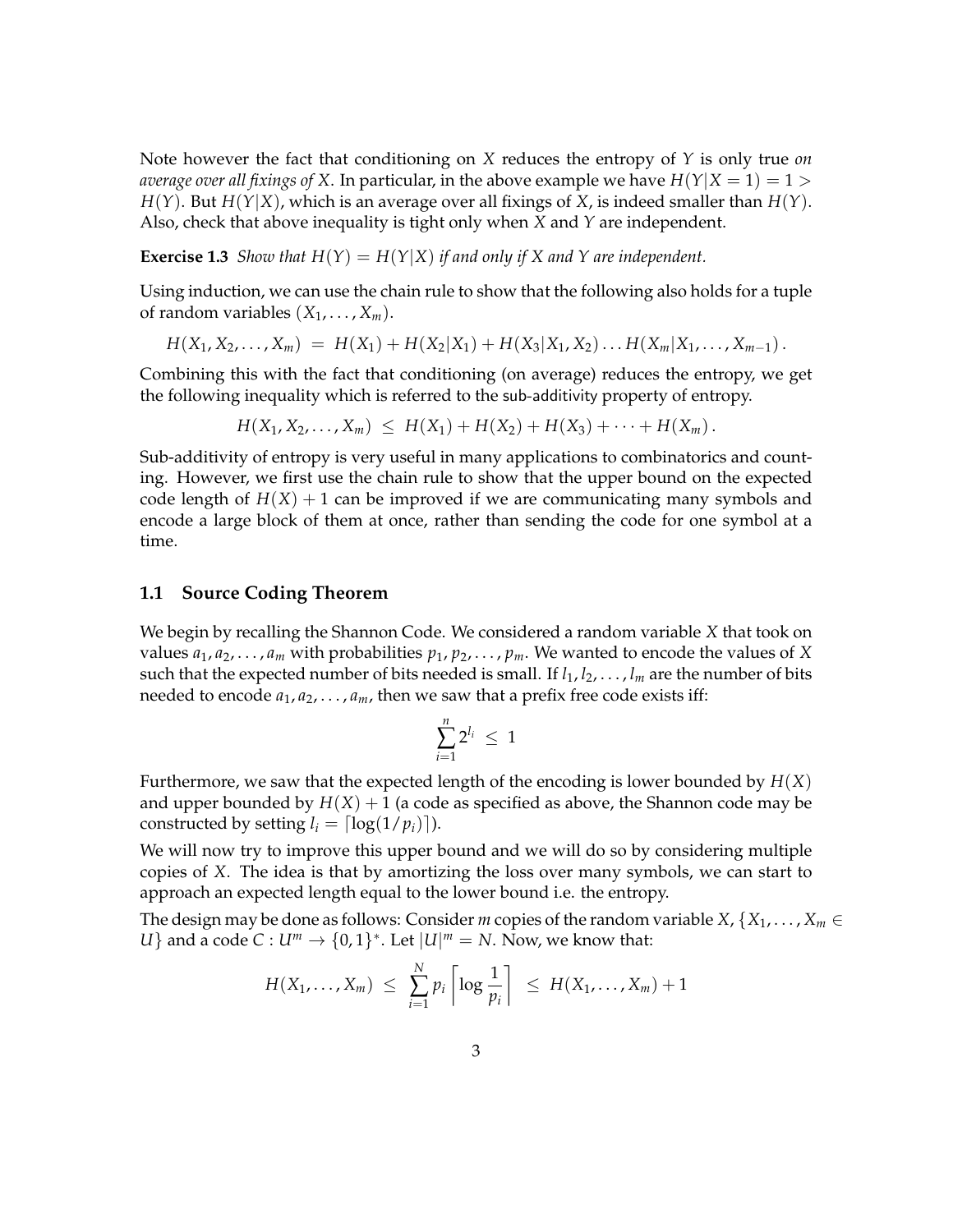Let us also assume that the *m* copies of *X* are drawn i.i.d. Using this assumption we try to work out the quantity  $H(X_1, \ldots, X_m)$ . Which may be expanded using the chain rule and independence:

$$
H(X_1,...,X_m) = H(X_1) + H(X_2|X_1) + \cdots + H(X_m|X_1,...,X_{m-1})
$$
  
=  $H(X_1) + H(X_2) + \cdots + H(X_m)$   
=  $m \cdot H(X)$ 

Therefore, we get

$$
\mathbb{E}\left[|C(X_1,\ldots,X_m)|\right] \leq m \cdot H(X) + 1.
$$

Thus, we used  $H(X) + \frac{1}{m}$  bits on average per copy of *X*. This leads us to the source coding theorem.

**Theorem 1.4 (Fundamental Source Coding Theorem (Shannon))** *For all ε* > 0 *there exists a*  $n_0$  *such that for all*  $n \geq n_0$  *and given n copies of X,*  $X_1, \ldots, X_n$  *<i>sampled i.i.d., it is possible to communicate*  $(X_1, \ldots, X_n)$  *using at most*  $H(X) + \varepsilon$  *bits per copy on average.* 

#### **1.2 Bounding binomial sums**

We use the subadditivity property to obtain an upper bound on the number of subsets of  $[m] = \{1, \ldots, m\}$  of size at most *k* i.e., we need to bound size of the following set

$$
S = \{(x_1, \ldots, x_m) \in \{0,1\}^m \mid x_1 + \cdots + x_m \leq k\}.
$$

Of course we can write the following expression for the size of *S*

$$
|S| = {m \choose 0} + {m \choose 1} + \cdots + {m \choose k},
$$

but how much *is* the value of the above sum? We will estimate it in terms of the binary entropy function defined as

$$
h(p) := p \cdot \log\left(\frac{1}{p}\right) + (1-p) \cdot \log\left(\frac{1}{1-p}\right)
$$

Note that  $h(p)$  is the entropy of a random variable *X*, which takes value 1 with probability *p* and 0 with value  $1 - p$  (or vice-versa). This immediately tells us that the maximum possible value of  $h(p)$  is 1, which is achieved at  $p = 1/2$ . The function  $h(p)$  can also easily be shown to be concave: we don't need this property now but it will be useful for applications later.

**Exercise 1.5** Prove that the function  $h(p)$  is concave, using  $H(Y|X) \leq H(Y)$ .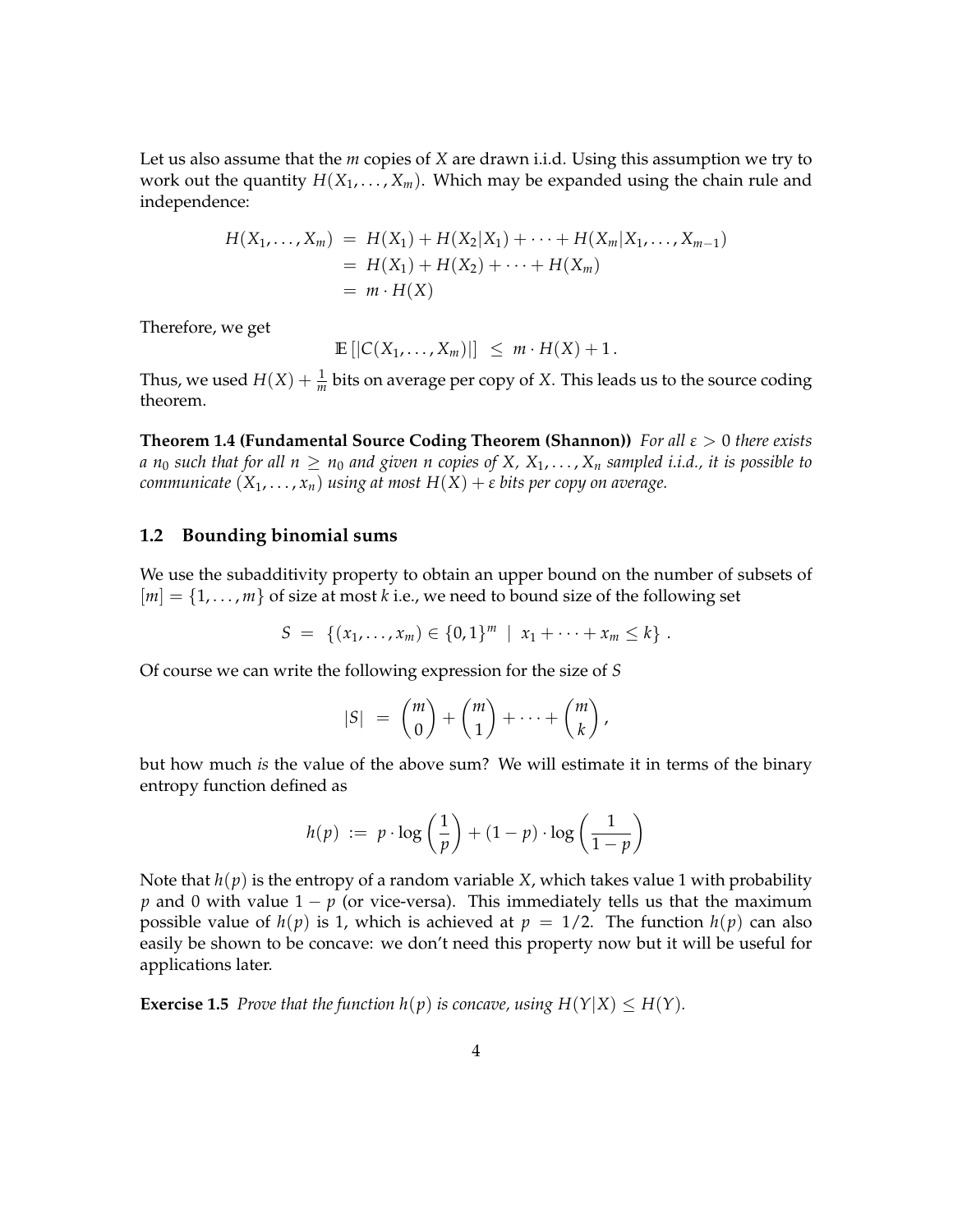We now return to the estimation problem. Let  $(X_1, \ldots, X_m)$  be a uniformly distributed over *S*. Thus, we have that  $H(X_1, \ldots, X_m) = \log |S|$ . We can also use sub-additivity to say that

$$
\log |S| = H(X_1, \ldots, X_m) \leq H(X_1) + \cdots + H(X_m) = m \cdot H(X_1),
$$

where the last equality used the symmetry of the variables  $X_1, \ldots, X_m$ . Now since  $X_1$  was an indicator variable, let us say that it takes value 1 with probability *p* and value 0 with probability 1 – *p*. Then  $H(X_1) = h(p)$ . Also, we have that  $X_1 + \cdots + X_m \leq k$ , which gives by symmetry that  $p = \mathbb{E}[x_1] \leq k/m$ . Finally, we note that the function  $h(p)$  is increasing for  $p \leq 1/2$  (prove it!) and hence  $H(X_1) = h(p) \leq h(k/n)$ . This gives the bound

 $\log |S| \leq m \cdot h(k/m) \Rightarrow |S| \leq 2^{m \cdot h(k/m)}$ .

You can check that the upper bound obtained here is not too bad since the sum is approximately equal to  $\frac{2^{m \cdot h(k/m)}}{\sqrt{2\pi h(1-h)}}$  $\frac{2^{m} \cdot n(k+m)}{2\pi \cdot k \cdot (1-k/n)}$ .

## **2 Shearer's Lemma and Combinatorial Applications**

The sub-additivity property of entropy lets us bound the entropy of the tuple  $(X_1, \ldots, X_m)$ in terms of the individual entropies  $H(X_1), \ldots, H(X_m)$ . Shearer's lemma can be viewed as a generalization of this statement which lets us obtain better bounds in case we can estimate the entropy of subsets of random variables containing more than one random variable.

**Lemma 2.1 (Shearer's Lemma)** *Let*  $\{X_1, \ldots, X_m\}$  *be a set of random variables. For any S* ⊂  $[m]$ , let us denote  $X_S = \{X_i : i \in S\}$ . Let  $\mathcal{F} \subseteq 2^{[m]}$  be a collection of subsets of  $[m]$  with the *property that for all*  $i \in [m]$ *, we have that*  $|\{S \in \mathcal{F} \mid S \ni i\}| \geq t$ . Then

$$
t\cdot H(X_1,\ldots,X_m) \ \leq \ \sum_{S\in\mathcal{F}} H(X_S)\,.
$$

We will actually prove a more general version of the lemma which can be stated in terms of a distribution over subsets of  $[m]$  such that for each  $i \in [m]$ , we have a lower bound on the probability that a random subset from the distribution includes *i*. The lemma below can easily be seen to imply the version above, by using the uniform distribution on the collection  $F$ .

**Lemma 2.2 (Shearer's Lemma: distribution version)** *Let* {*X*1, . . . , *Xm*} *be a set of random*  $\sigma$  *variables.* For any  $S \subset [m]$ , let us denote  $X_S = \{X_i : i \in S\}$ . Let D be an arbitrary distri $b$ ution on  $2^{[m]}$  (set of all subsets of  $[m]$ ) and let  $\mu$  be such that  $\forall i\in [n]$   $\mathbb{P}_{S\sim D}$   $[i\in S]\geq \mu.$  Then

$$
\mu \cdot H(X_1,\ldots,X_m) \leq \mathop{\mathbb{E}}_{S\sim D} \left[H(X_S)\right].
$$

Before proving the lemma, let us consider a few applications of this to counting problems.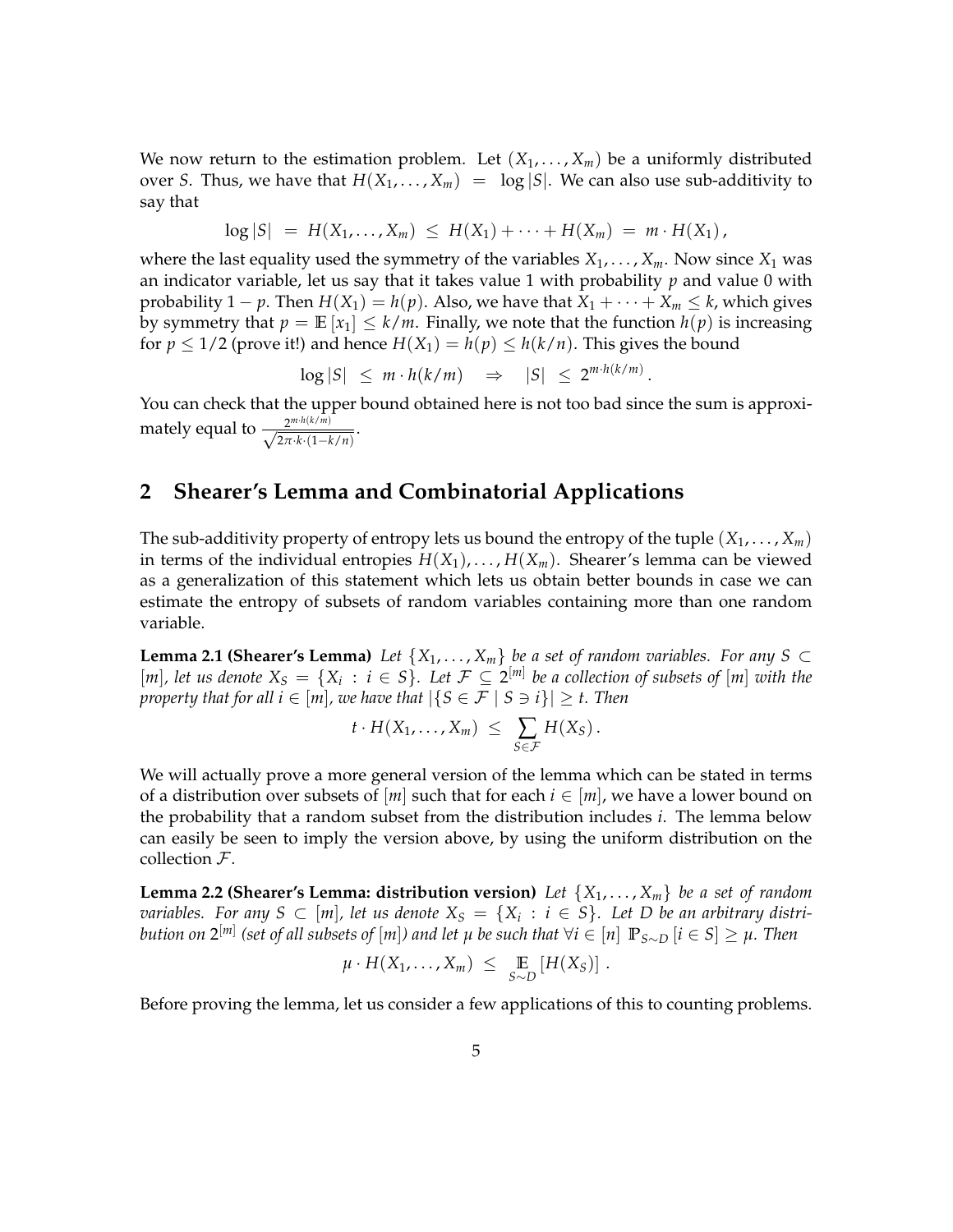### **2.1 Bounding volumes using projections**

Consider a set of points *P* in (say) three dimensions, such that the projections in the *xy*, *yz* and *zx* plain contain  $n_1$ ,  $n_2$  and  $n_3$  points respectively. How many points can there be in the set *P*? Note that since many points in *P* can have the same projection on a plane, the numbers  $n_1$ ,  $n_2$  and  $n_3$  can each be much smaller than  $|P|$ . However, since two different points cannot have the same projection in *all three* planes, we know that each triple of projections must determine a unique point. This gives

$$
|P| \leq n_1 \cdot n_2 \cdot n_3.
$$

It turns out that we can significantly improve this bound using Shearer's lemma. Let  $(X, Y, Z)$  be a triple of random variables denoting the coordinates of a uniformly sampled point from *P*. Thus, we have that  $H(X, Y, Z) = \log |P|$ . Moreover, using Shearer's lemma, we also get that

$$
2\cdot H(X,Y,Z) \leq H(X,Y) + H(Y,Z) + H(Z,X),
$$

since the family of pairs on the right includes each random variable twice. Also, since (*X*,*Y*) denotes the projection of a random point from *P* in the *xy* plane, and total number of projections is  $n_1$ , we get that  $H(X, Y) \leq \log n_1$ . Similarly,  $H(Y, Z) \leq \log n_2$  and  $H(Z, X) \leq$ log *n*3. Combining these estimates gives

 $2 \cdot \log |P| \leq \log n_1 + \log n_2 + \log n_3 \Rightarrow |P| \leq \sqrt{n_1 \cdot n_2 \cdot n_3}$ .

Note that there is nothing special about three dimensions. One can also prove the following *d*-dimensional analogue using the same argument.

**Proposition 2.3** Let  $P \subseteq \mathbb{R}^d$  be a finite set of points in d dimensions, and let  $P_1, \ldots, P_d$  denote the *set of projections orthogonal to each of the d coordinate axes. Then we have*

$$
|P| \leq \left(\prod_{i=1}^d |P_i|\right)^{1/(d-1)}.
$$

This can also be used to bound the volume of a body *B* in *d* dimensions in terms of the (*d* − 1)-dimensional volumes of its projections. One can consider the body to be a union of axis parallel cubes, with a point at the center of each cube. Then, a limiting argument combined with the above estimate gives the following result known as the Loomis-Whitney inequality.

**Proposition 2.4 (Loomis-Whitney inequality)** Let  $B\subseteq \mathbb{R}^d$  be a measurable body and let  $B_1,\ldots,B_d$ *denote its projections orthogonal to each of the coordinate axes. Then, we have*

.

$$
\mathsf{Vol}_d(B) \ \leq \ \left( \prod_{i=1}^d \mathsf{Vol}_{d-1}(B_i) \right)^{1/(d-1)}
$$